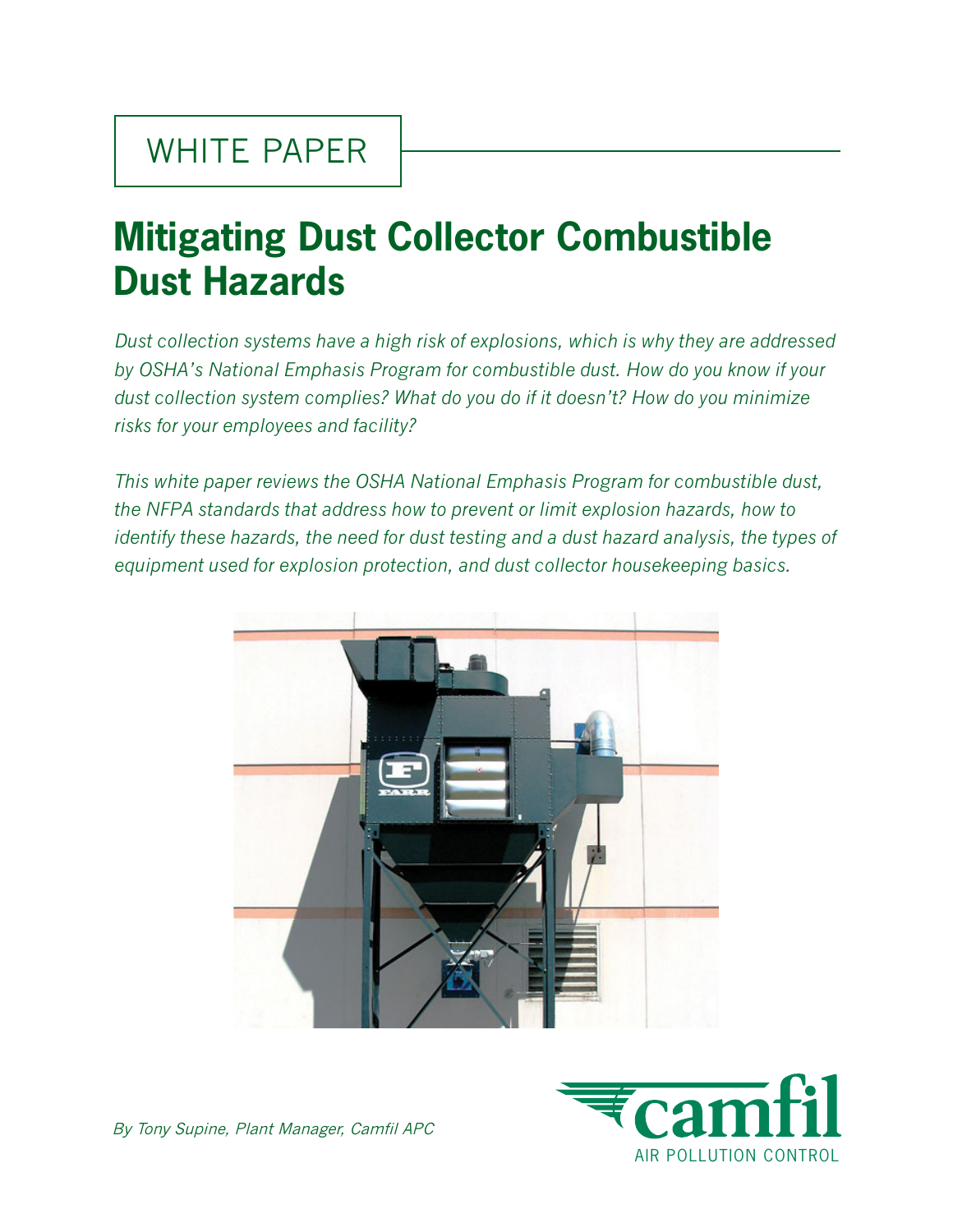# **Mitigating Dust Collector Combustible Dust Hazards**

Combustible dust explosions can occur without warning in many manufacturing areas, but one of the most common locations is the dust collection system. That's because dust collectors can hold a lot of suspended combustible dust in one confined space. For this reason dust collectors must meet the National Fire Protection Association (NFPA) standards and codes that protect buildings against fire and explosion risks. Today, the Occupational Safety & Health Administration (OSHA) is applying these standards with increasing vigilance.

So how do you know if your dust collection system complies with the latest regulations? What do you do if it doesn't? Are your employees at risk? How do you identify these hazards and put systems in place to mitigate them?

This white paper reviews the current status of the OSHA National Emphasis Program for combustible dust, the NFPA standards that address how to prevent or limit explosion hazards, how to identify these hazards, how to conduct a dust hazards analysis (DHA) and the types of equipment used to eliminate or control explosion hazards.

## **An Ongoing History of Tragic Dust Explosions**

Combustible dust explosions over the past decade in U.S. plants are blamed for well over 100 fatalities and hundreds more injuries. Here are just a few samples:

- On Dec. 8, 2017, an outdoor dust collector exploded at the UTC Aerospace Systems plant in Vergennes, VT, injuring four workers inside the facility.
- On May 31, 2017, an explosion killed five workers and injured 12 others at Didion Milling, Inc. in Cambria, Wisconsin. The U.S. Department of Labor's Occupational Safety and Health Administration (OSHA) has proposed \$1,837,861 in fines because they believe the explosion likely resulted from Didion's failures to prevent the accumulation of highly combustible grain dust throughout the facility.
- In January 2003, an explosion at the West Pharmaceutical facility in Kinston, North Carolina killed six workers and injured 38 others, including two firefighters. The culprit: inadequate control of dust hazards at the plant. Only a month later, in February 2003,



*Explosion at Veolia Environmental Services in Sarnia, Canada*



*Dust Collector After Explosion*

another explosion and fire damaged the CTA Acoustics manufacturing plant in Corbin, Kentucky, fatally injuring seven workers. Investigators found that resin dust, accumulated in a production area, was likely ignited by flames from a malfunctioning oven, triggering the explosion.

• In February 2008, the most famous combustible dust explosion in the past decade occurred at the Imperial Sugar Company's Port Wentworth, Georgia refinery. It was the one responsible for refocusing the national spotlight on this issue. A dust cloud explosion triggered a fatal blast and fire that killed 13 workers and injured 42 others, generating a storm of media attention and government scrutiny.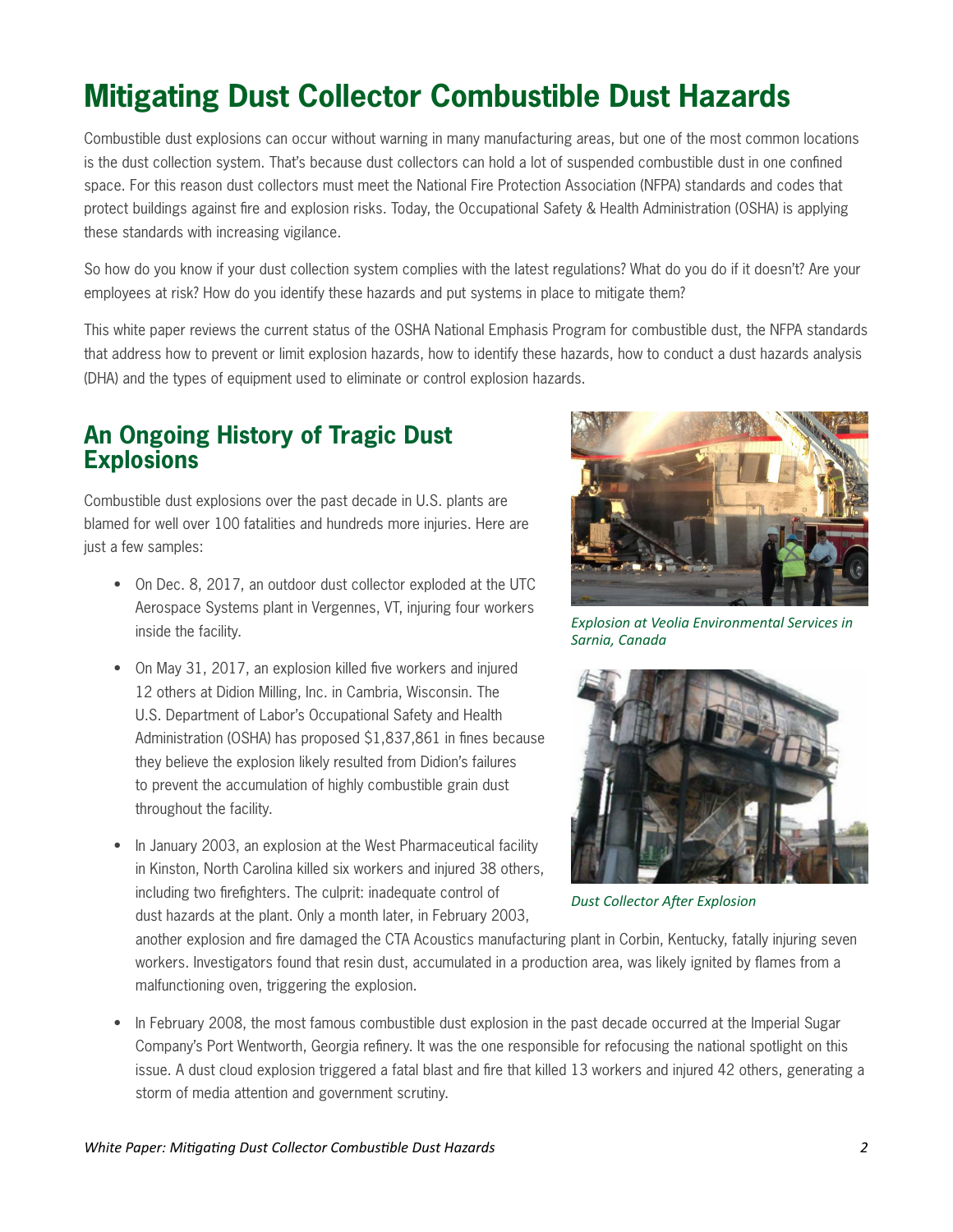These are by no means the only accident related incidents, but these are the most recent and deadliest to be investigated. In 2006, after investigating three combustible dust-related incidents over a two-year period, the Chemical Safety Board (CSB) conducted an in-depth study that identified 281 explosions caused by ignited combustible dust. These explosions resulted in 199 fatalities and 718 injuries. Since that time, the CSB has conducted four additional investigations into dust-related incidents, and the agency's Office of Incident Screening and Selection continues to identify serious dust-related incidents on a regular basis.

Sadly, experts believe these accidents could have been prevented if the companies involved had followed best practices for fire and explosion protection such as the methodologies described in this white paper.

### **The Dust Explosion Pentagon**

To understand combustible dust risks, take a look at the "dust explosion pentagon" (Figure 1). All five elements need to be present in an industrial facility at the same time to cause an incident (1) combustible dust; (2) an ignition source; (3) oxygen in the air; (4) dispersion of the dust in sufficient concentration to be explosive; and (5) containment of the dust cloud within a confined or semi-confined vessel or area.

A closed vessel like a dust collector can create the perfect scenario for

an explosion if an ignition source enters the collector. When a pulse cleaning



*Figure 1: Dust explosion pentagon shows the elements that must be present for a combustible dust explosion to occur.*

event occurs, a suspended cloud of combustible dust is present in high concentration within the collector. An ignition source completes the five elements of a dust explosion and initiates the explosion.

Though some incidents involve a single explosion, it is more common for a series of deflagrations to occur. The initial explosion can dislodge ignitable dust hidden on overhead surfaces or other areas over a large area and trigger secondary explosions that can be ignited from the initial explosion or from other ignition sources. It is these secondary explosions that have historically caused the majority of injuries and damage to property.

An incident like this could occur at your facility even if there has never been a problem before. Most of the events above were the first to occur, and happened without warning. The hazard level can change from day to day and even from moment to moment – whether due to the introduction of a new process, a change in housekeeping, or a static electricity discharge caused by improper grounding. It takes ongoing vigilance and management of change to identify conditions in your plant that might cause a potential safety problem.

# **Regulatory Agencies and Non-Compliance Penalties**

There are three key entities involved in combustible dust issues, each with its own particular area of responsibility:

**NFPA:** The NFPA sets safety standards, amending and updating them on a regular basis. As noted, when it comes to combustible dust, there are several different documents that come into play, as summarized in the section directly below. Together these standards add up to total protection to prevent an explosion, vent it safely, and/or ensure that it will not travel back inside a building. Most insurance agencies and local fire codes state that NFPA standards shall be followed as code.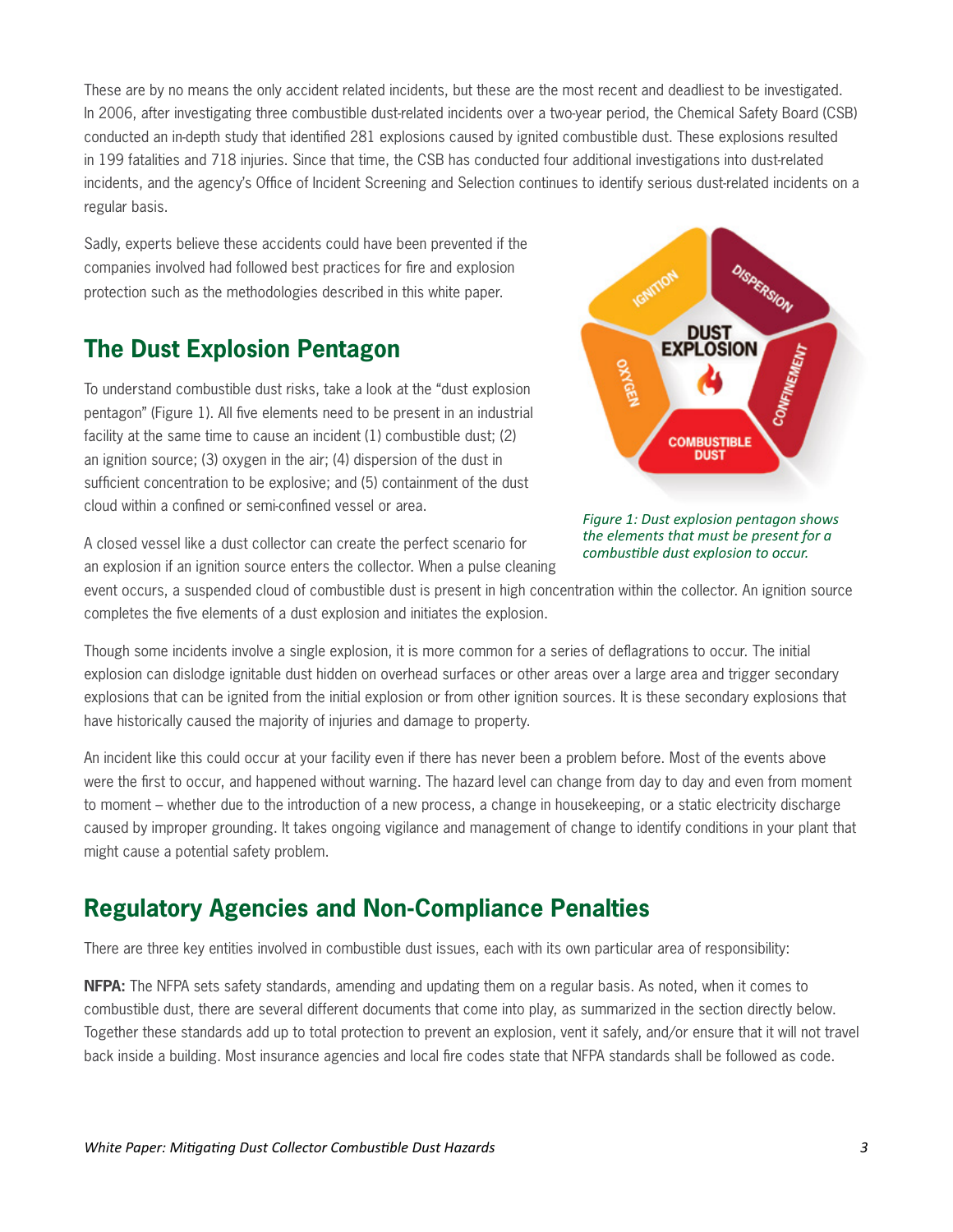Exceptions would be where the authority having jurisdiction (AHJ), such as Factory Mutual, specifies an alternative safety approach which might be even more stringent.

**OSHA:** It is OSHA's role, together with local authorities, to enforce the standards published by NFPA. In the aftermath of the Imperial Sugar Company explosion in 2008, OSHA reissued its 2007 Combustible Dust National Emphasis Program (NEP) outlining policies and procedures for inspecting workplaces that create or handle combustible dusts.

After 2007, OSHA revised its NEP and defined dusts to include metal dusts like aluminum and magnesium, wood dusts, coal and other carbon dusts, plastic dusts, bio-solids, certain textile materials and organic dusts like sugar, flour, paper, soap, and dried blood. When it was published, this change increased inspections in 64 focus industries with more frequent and serious dust incidents.

OSHA's Combustible Dust NEP lists 18 different standards that can be used to inspect and cite workplaces that create or handle combustible

### **Combustible Dust NEP**



*Penalty graph shows fines imposed from commencement of the OSHA Combustible Dust National Emphasis Program (NEP) in 2008 until October 2011. (Image courtesy of www.oshalawupdate.com)*

dusts. These standards cover everything from ventilation and electrical systems to housekeeping regimens. You can even be cited when inspectors find hazards not addressed by the NEP. In those cases OSHA turns to the General Duty Clause of the Occupational Health and Safety Act of 1970. This clause mandates that employers provide a workplace free from recognized hazards that are likely to cause death or serious physical harm. So, if combustible dust hazards are present at your facility and not properly mitigated, the inspector can assume risk and serve you with a citation.

**U.S. Chemical Safety Board (CSB):** The CSB is an independent federal agency responsible for investigating industrial chemical accidents. Staff members include chemical and mechanical engineers, safety experts, and other specialists with chemical industry and/or investigative experience. The CSB conducts thorough investigations of explosions like the ones mentioned above – sifting through evidence to determine root causes and then publishing findings and recommendations. The CSB has a wealth of information on their web site (**www.csb.gov**), including educational videos depicting how combustible dust explosions occur.

The CSB has become an outspoken advocate of the need for more stringent combustible dust regulations and enforcement. On February 7, 2012, the fourth anniversary of the Imperial Sugar explosion, the chairman of the CSB issued a statement in which he applauded the progress made to date in dealing with combustible dust issues. He noted, however: "Completing a comprehensive OSHA dust standard is the major piece of unfinished business from the Imperial Sugar tragedy…We believe such a standard is necessary to reduce or eliminate hazards from fires and explosions from a wide variety of combustible powders and dust." The CSB has also recommended that the International Code Council, which sets safety standards that are often adopted by state and local governments, revise its standards to require mandatory compliance with the detailed requirements of the various NFPA standards relating to combustible dust.

**United States Congress:** Some members of Congress are also advocating faster action by OSHA to implement a combustible dust standard. In February 2011, Representative George Miller of California, together with cosponsors John Barrow of Georgia and Lynn Woolsey of California, reintroduced a bill titled "The Worker Protection against Combustible Dust Explosions and Fires Act" (H.R. 522). If enacted, it would require OSHA to issue an interim standard within one year of passage and the Secretary of Labor to issue a proposed rule 18 months later, with a final rule due within another three years. At the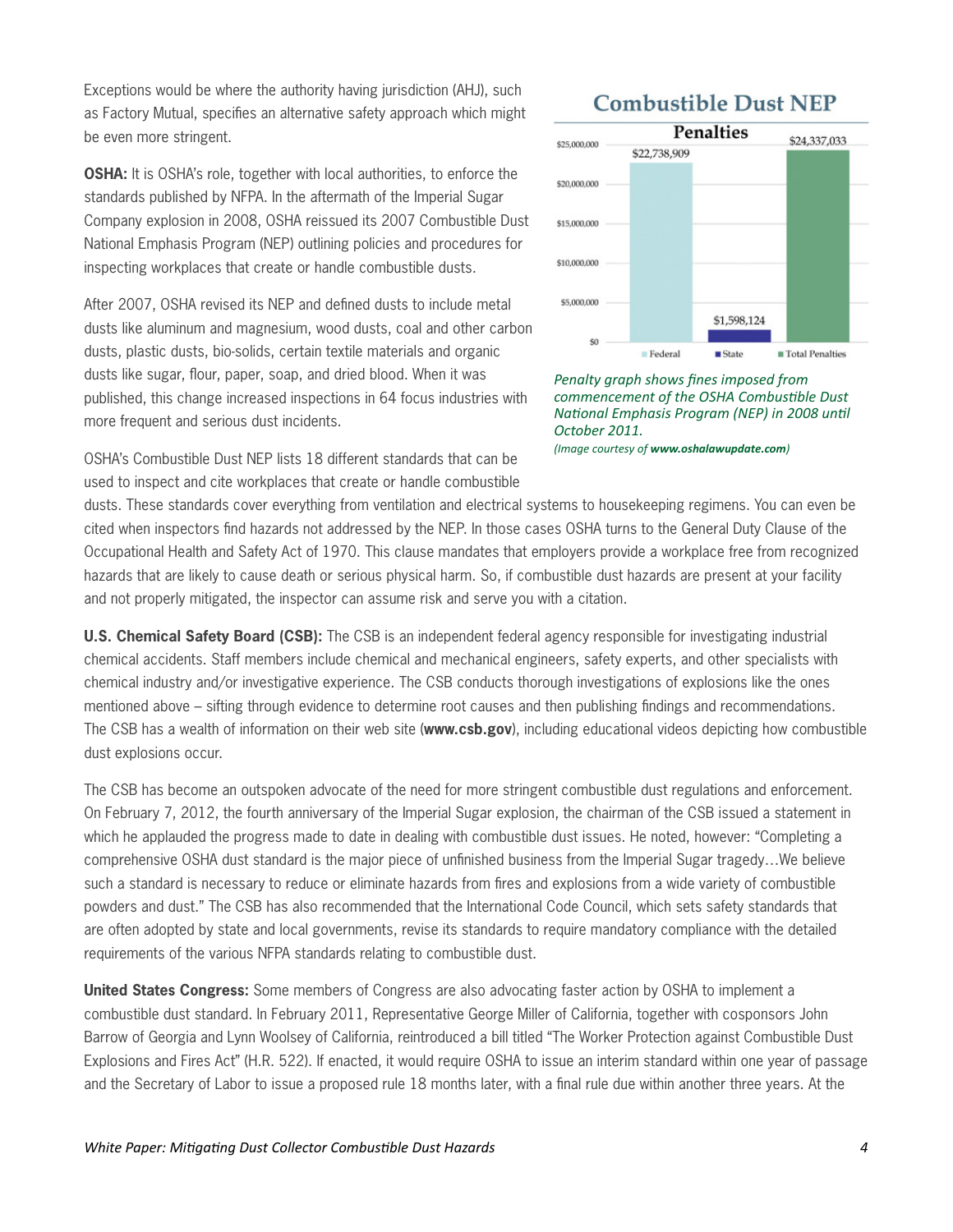time of this writing, there has been no vote on H.R. 522. A similar bill passed the House in April 2008 but never went to the Senate.

# **Relevant NFPA Standards**

In trying to sort through the list of combustible dust standards, a good starting point for every facility engineer or manager is NFPA 654, the Standard for the Prevention of Fire and Dust Explosions from the Manufacturing, Processing and Handling of Combustible Particulate Solids. Simply stated, NFPA 654 is an all-encompassing standard on how to design a safe dust collection system. It is regarded as the guiding dust document and the most general on the topic, and it will lead you to other relevant documents.

Depending on the nature and severity of the hazard, NFPA 654 will guide you to the appropriate standard(s) for explosion venting and/or explosion prevention, as follows:



*Toner dust explosion in the UK.*

**NFPA 68** – Standard on Explosion Protection by Deflagration Venting: This document focuses on explosion venting – i.e., on devices and systems that vent combustion gases and pressures resulting from a deflagration within an enclosure, for the purpose

of minimizing structural and mechanical damage. The current edition, published in 2007, contains much more stringent requirements than past editions, essentially elevating it from a guideline to a standard.

**NFPA 69** – Standard on Explosion Prevention Systems: This standard covers explosion protection of dust collectors when venting is not possible. It covers the following methods for prevention of deflagration explosions: control of oxidant concentration, control of combustible concentration, explosion suppression, deflagration pressure containment, and spark extinguishing systems.

In addition to the above, the following NFPA standards may be applicable to your situation: 664 for wood processing facilities, 484 for combustible metals, 61 for agricultural and food processing facilities, 91 for air conveying of vapors, gases, mists and particulate solids, 655 for sulfur fires and explosions, 13 for sprinkler systems and 17 for static electricity.

#### **Using Performance-Based Codes**

In 1995, the NFPA created a Performance-Based (PB) Support Team to assist NFPA Technical Committees with the transition to performance-based documents. Since that time, the NFPA has been incorporating performance-based options into its updated standards. Using the newer performance-based codes, solutions no longer have to follow NFPA standards to the letter if the variance is backed by full-scale, real-world destructive test data provided by a third party. The NFPA 654 general dust document first adopted this concept in 2006, with the other more specific combustible dust standards following suit since that time.

Performance-based provisions state specific life safety objectives and define approved methods to demonstrate that your design meets these objectives. They give equipment manufacturers and plant engineers greater flexibility by allowing methods to quantify equivalencies to existing prescriptive-based codes or standards, as long as the proposed solution demonstrates compliance.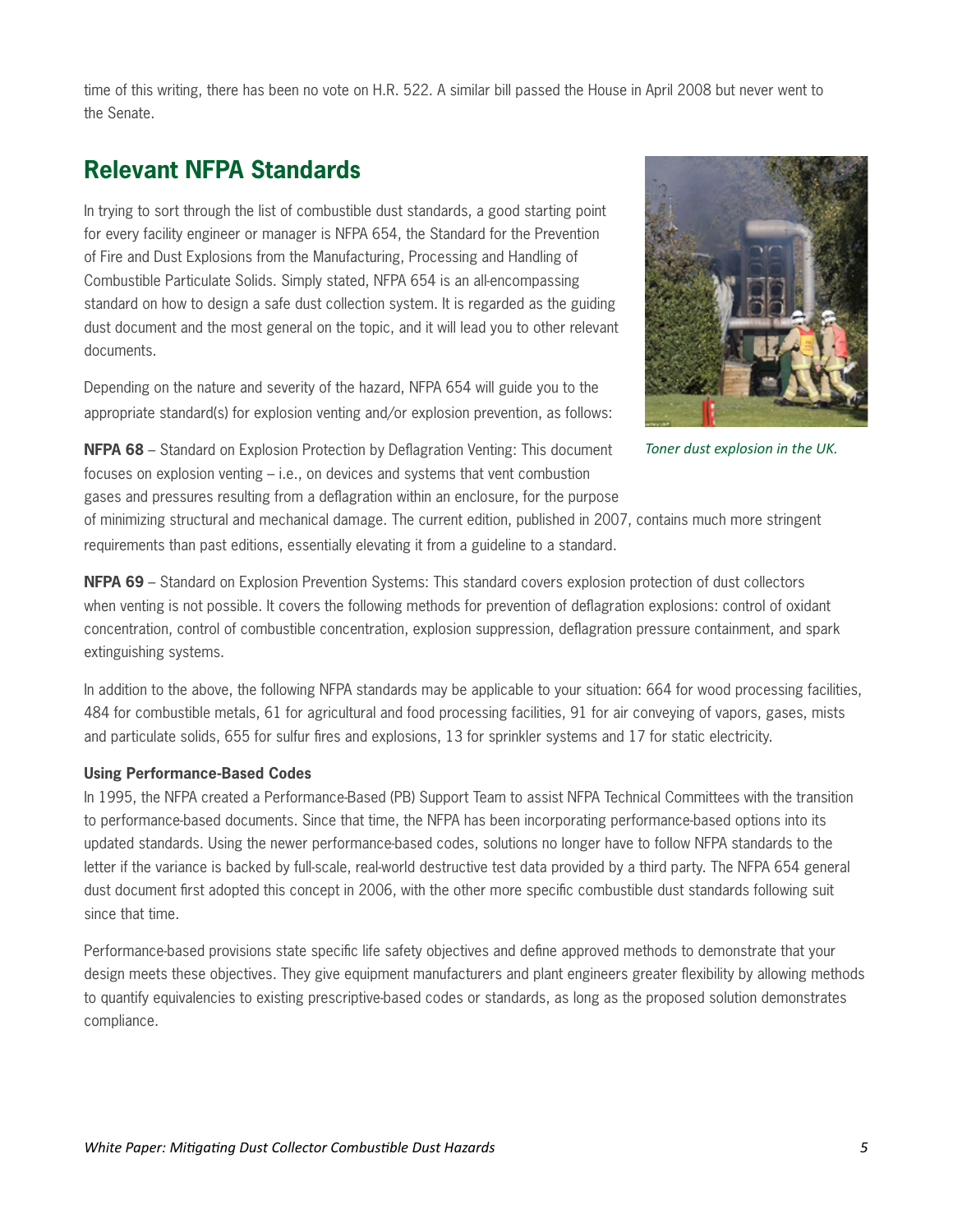#### A performance-based design procedure includes the following steps:

- (1) Establish safety goals
- (2) Evaluate all aspects of the facility with regard to safety
- (3) Identify potential hazards
- (4) Define appropriate hazard scenarios
- (5) Establish performance objectives and criteria

## **Test Your Dust and Conduct a Dust Hazard Analysis**

How do you know if your dust is combustible? OSHA assumes that it is unless you have the test results to prove that your dust has a 0 Kst value. If your dust is common – like flour, sugar, etc. – and your particle size and moisture content are the same, you can use documented historical data from other tests. That data must be documented and kept on file at your facility.

Figure 2 shows Kst values of these common dusts.

Other dusts must be tested through a private lab or OSHA, and you must keep the test data on file. Many commercial test labs offer a low-cost test to establish whether a dust sample is combustible. If the test is positive, then the explosive index (Kst) and the maximum pressure rise (Pmax) of the dust should be determined by ASTM E 1226-10, Standard Test Method for Explosibility of Dust Clouds. The fact is, any dust above 0 Kst is now considered to be explosive, and the majority of dusts fall into this category.

If tests show that your dust has a Kst value greater than zero, you have combustible dust and NFPA 652 requires you to complete a Dust Hazard Analysis (DHA) by September, 2018. A DHA allows you to determine potential combustion risks for dusts produced or handled in your facility. It is needed to assess risk and determine the required level of fire and explosion protection. The analysis can be conducted internally or by an independent consultant, but either way the authority having jurisdiction will ultimately review and approve the findings.

Your dust collection equipment supplier will need the Kst and Pmax values in order to correctly size explosion venting or suppression systems. Failure to provide this information will increase your costs, since the supplier will have to use worstcase estimates of the Kst and Pmax values or may even refuse to provide the equipment. The liability to the manufacturer and to the equipment purchaser is too high to ignore the life safety objectives.

- (7) Develop a proposed solution
- (8) Assess the solution
- (9) Obtain approval

### Kst Values of Common Dusts

| <b>Common Dusts</b>      | Micron | <b>Kst Value</b> |
|--------------------------|--------|------------------|
| <b>Activated Carbon</b>  | 18     | 44               |
| <b>Aluminum Grit</b>     | 41     | 100              |
| Aluminum Powder          | 22     | 400              |
| <b>Asphalt</b>           | 29     | 117              |
| <b>Barley Grain Dust</b> | 51     | 240              |
| <b>Brown Coal</b>        | 41     | 123              |
| Charcoal                 | 29     | 117              |
| Cotton                   | 44     | 24               |
| Magnesium                | 28     | 508              |
| <b>Methyl Cellulose</b>  | 37     | 209              |
| <b>Milk Powder</b>       | 165    | 90               |
| <b>Paper Tissue Dust</b> | 54     | 52               |
| Pectin                   | 59     | 162              |
| Polyurethane             | 3      | 156              |
| <b>Rice Starch</b>       | 18     | 190              |
| Silicon                  | 10     | 126              |
| Soap                     | 65     | 111              |
| Soy Bean Flour           | 20     | 110              |
| Sulphur                  | 20     | 151              |
| <b>Tobacco</b>           | 49     | 12               |
| <b>Toner</b>             | 23     | 145              |
| <b>Wood Dust</b>         | 43     | 102              |

*Figure 2: Kst values of common dusts*

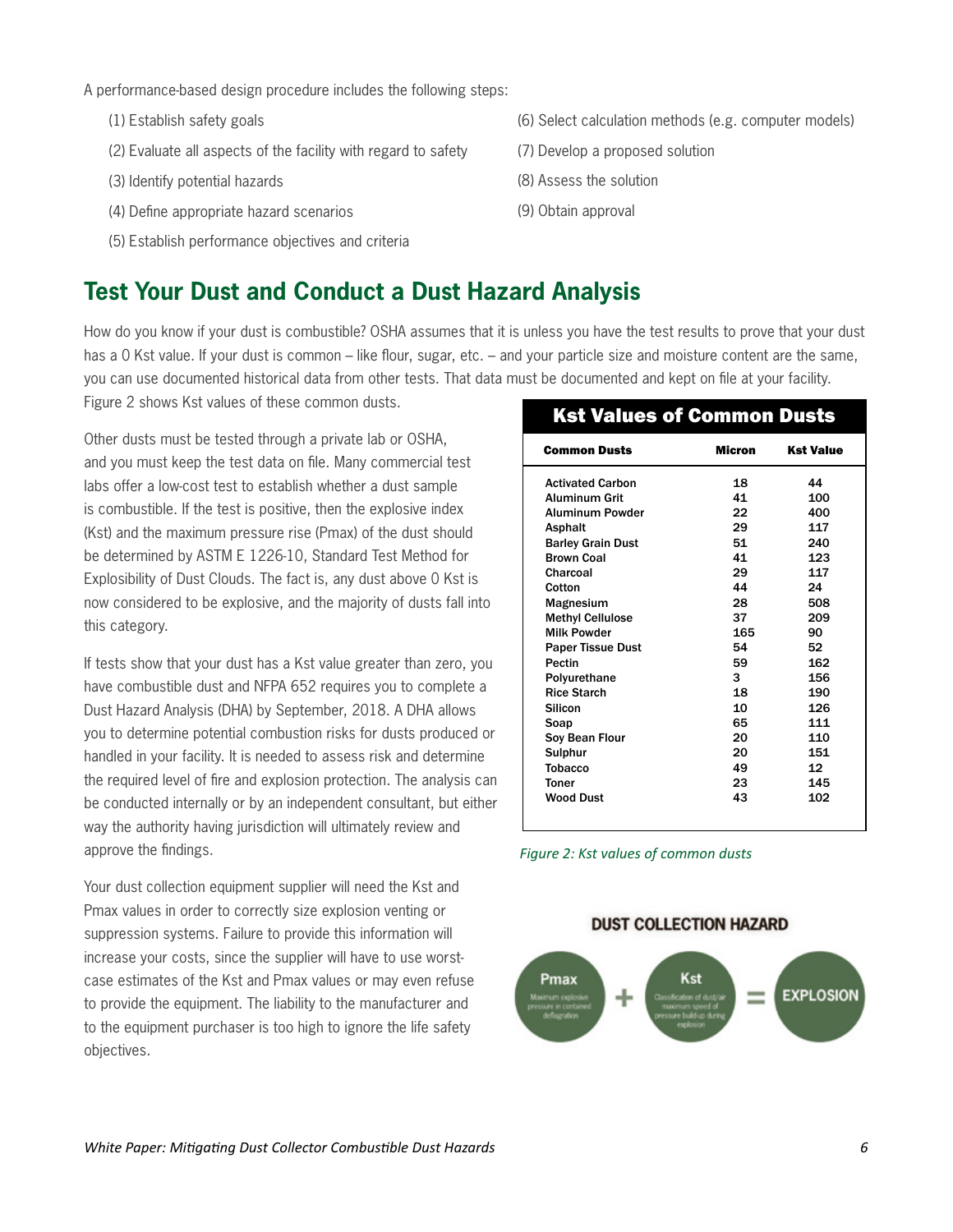If OSHA determines that even a very low Kst dust is present in a facility with no explosion protection in place, a citation will result. This is one of the biggest changes to occur with the reintroduction of the OSHA NEP in 2008.

### **Technologies for Explosion Protection**

Many different types of devices and systems are used to comply with NFPA standards for the explosion protection of dust collection systems. They fall into two general categories: passive and active.

The goal of a passive system is to control an explosion to keep employees safe and minimize plant and equipment damage. An active system involves much more costly technology and typically requires recertification every three months. Whichever system you install, make certain to use certified explosion protection devices.

### **PASSIVE DEVICES**

#### **Explosion venting**

This type of venting is designed to be the "weak" link of the dust collector. When the inside of the collector reaches a predetermined pressure, the explosion vent opens, allowing the excess pressure and flame front to exit to a safe area. It is designed to minimize damage to the collector and prevent it from blowing up in the event of a deflagration (Figure 3).

#### **Flameless venting**

Designed to be installed over a standard explosion vent, a flameless vent extinguishes the flame exiting the vented area, preventing it from exiting the device. With flameless venting, conventional venting can be placed indoors as long as there is a designated safe zone (Figure 4).

#### **Passive float valve**

A passive float valve is designed to be installed in the outlet ducting of a dust collector. A mechanical barrier prevents flames from propagating further upstream through the ducting. The mechanical barrier reacts within milliseconds and is closed by the pressure of the explosion.



*Figure 3: Explosion venting device* 



*Figure 4: Flameless venting device*



*These dust collectors are equipped with passive and active controls that include an explosion vent and ducting, as well as a chemical isolation system mounted on the inlet duct.*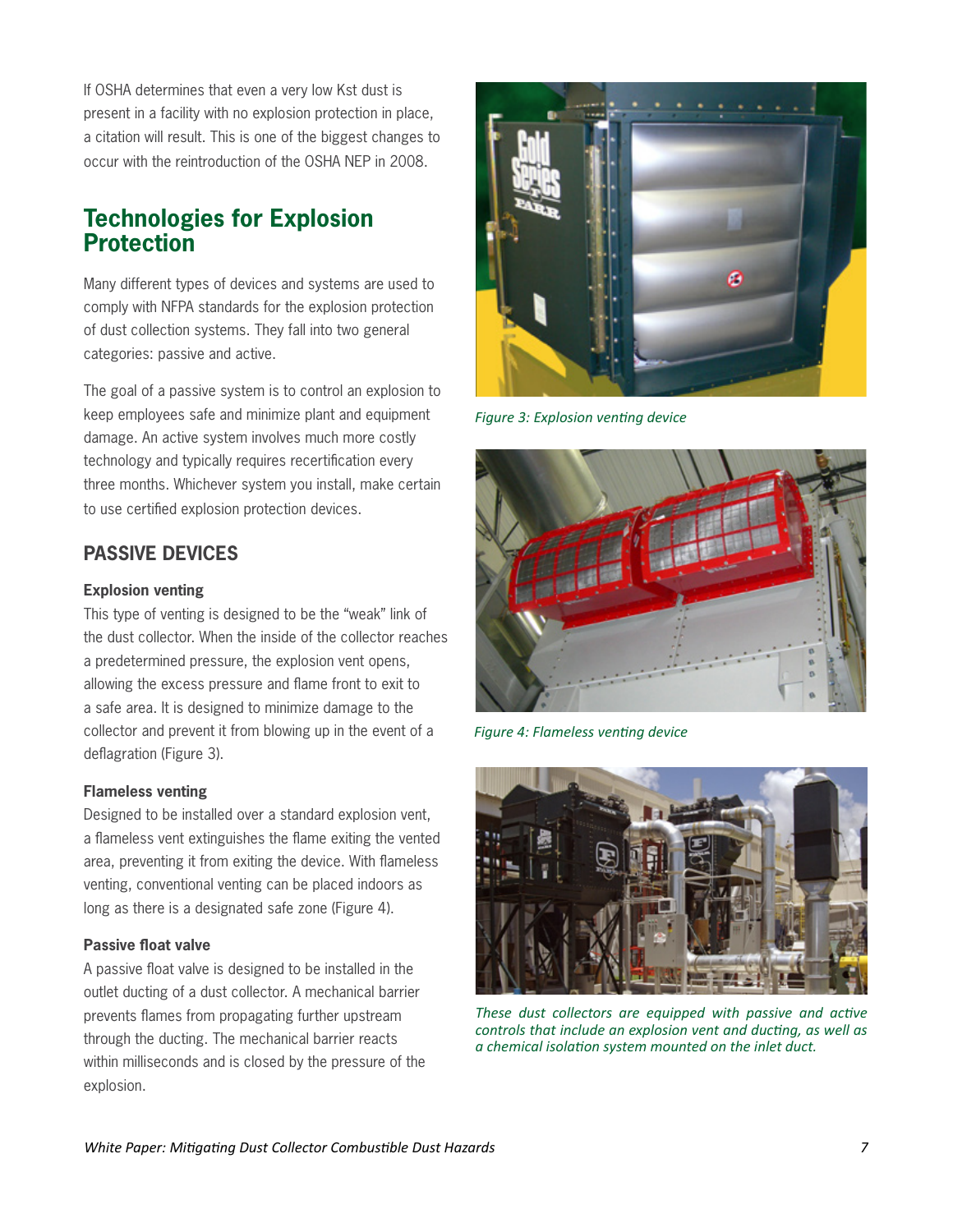#### **Back draft damper**

A mechanical back draft damper is positioned in the inlet ducting downstream from the dust collector. This mechanical barrier is held open by the process air and is slammed shut by the explosion's pressure force, preventing flames from propagating further upstream through the ducting.

#### **Flame front diverters**

These devices divert the flame front to atmosphere and away from the downstream piping. Typically, flame front diverters are used between two different dust collectors equipped with their own explosion protection systems. The flame front diverter is used to eliminate "flame jet ignition" between the two.



*This dust collector is equipped with an explosion vent with vertical upblast defector plate. Other safety features include a sprinkler system and filters with special carbon-impregnated media for static dissipation.*

### **ACTIVE DEVICES**

#### **Chemical isolation**

Reacting within milliseconds of detecting an explosion, this system can be installed in inlet or outlet ducting. Typical components include explosion pressure detector(s), flame detector, chemical agent, and a control panel. It creates a chemical barrier that suppresses the explosion within the ducting and reduces the propagation of flame through the ducting.

#### **Chemical suppression**

Chemical isolation is used to detect and suppress explosions within the ducting and protect the dust collector. It is often used when it is not possible to safely vent an explosion or where the dust is harmful or toxic. The system detects an explosion hazard within milliseconds and releases a chemical agent to extinguish the flame before an explosion can occur.

#### **Fast acting valve**

Designed to close within milliseconds of detecting an explosion, the valve installs in either inlet and/or outlet ducting. It creates a mechanical barrier within the ducting that effectively isolates pressure and flame fronts from either direction, preventing them from propagating further through the process.

### **The Dangers of Non-Compliant Devices**

As an example, sometimes products such as back draft dampers may be reverse-engineered by suppliers that do not have any expertise in explosion protection or have chosen not to perform the required testing to satisfy the standards and/or the performance-based provisions. No testing exists to prove that the device will comply with current standards.

If an OSHA inspector finds this situation in the field, the plant will have to replace the device and may be subject to a fine. Worse yet, if a combustible dust problem should occur, there is no guarantee that the device will perform as expected.

It is also worth noting, there is no such thing as an "NFPA-approved" device. A supplier may correctly state that a device "carries CE and ATEX certifications" and/or is "manufactured in accordance with NFPA standards" – but test data must be available to support these claims. Such a device might cost more than its non-compliant counterpart, but in the long run it can save money, headaches, and even lives.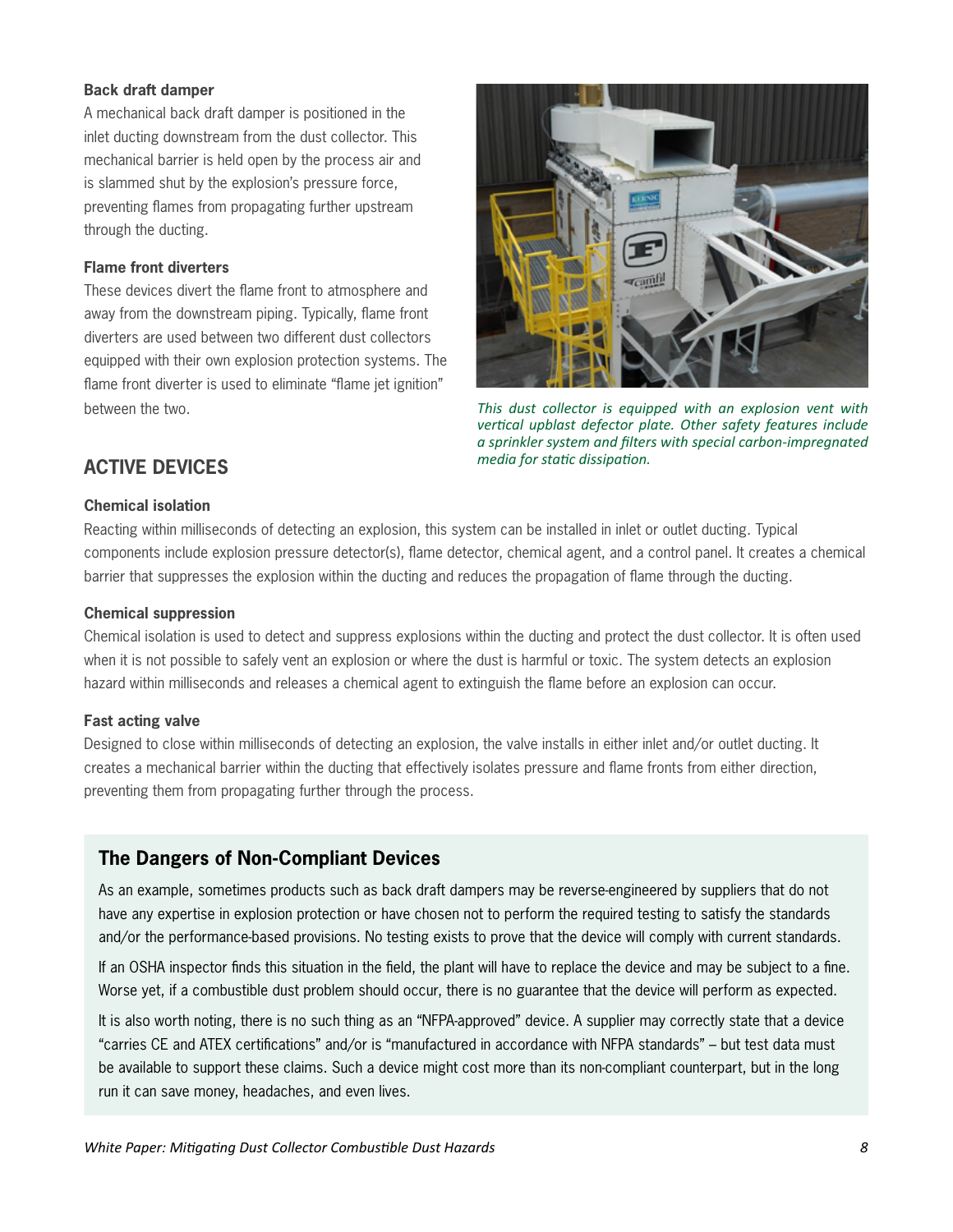#### **High-speed abort gate**

The gate is installed in a dust collector's inlet or outlet ducting. It diverts possible ignition hazards from entering the collector, preventing a possible explosion from occurring. It also prevents flame and burning debris from entering the facility through the return air system diverting process air to a safe location. Abort gates are activated by a spark detection system located far enough upstream to allow time for the gate to activate.

### **ADDITIONAL EXPLOSION PROTECTION TECHNOLOGIES**

When planning explosion protection, don't overlook additional devices and materials that can help reduce fire risk within the dust collection system. For spark-generating applications, a range of features and technologies are available, from flame-

retardant and carbon conductive filter media to spark arrestors in the form of drop-out boxes, perforated screens or cyclone device installed at the collector inlet. Fire sprinkler systems may also be required with some installations and can be coupled with smoke detection or other pressure detection systems.

A dust collector that uses vertically-mounted filter cartridges can also reduce fire and explosion risks (Figure 5). With horizontally-mounted cartridges, dust becomes trapped in the pleats in the upper third of the filters (Figure 6). This dust will become dispersed during a deflagration providing unnecessary excessive amounts of extra fuel for the event. Horizontal cartridges are also exposed to all of the dust entering the collector, coarse and fine. This leads to premature failure from abrasion and leaks. These leaks can go unnoticed for quite some time while fine combustible dust is blown into your facility. Verticallymounted filters use baffle systems to segregate much of the dust into the hopper, which reduces the load on the filters and helps eliminate these problems.

### **Demonstrating Compliance with Destructive Testing Data**

The NFPA uses relatively conservative textbook calculations in its standards for explosion protection equipment, and justifiably so. However, as noted earlier on page 5 (see performance-based codes), the NFPA also allows real-world destructive test data to be used in place of its own standard calculations, provided the dust collection



*Figure 5: Vertically-mounted dust collector filters*



*Figure 6: Horizontally-mounted dust collector filters*

supplier can provide adequate data to prove that the collection system is designed to meet a specific set of criteria for a given situation. The use of real-world destructive test data is thus a permissible and sometimes overlooked strategy.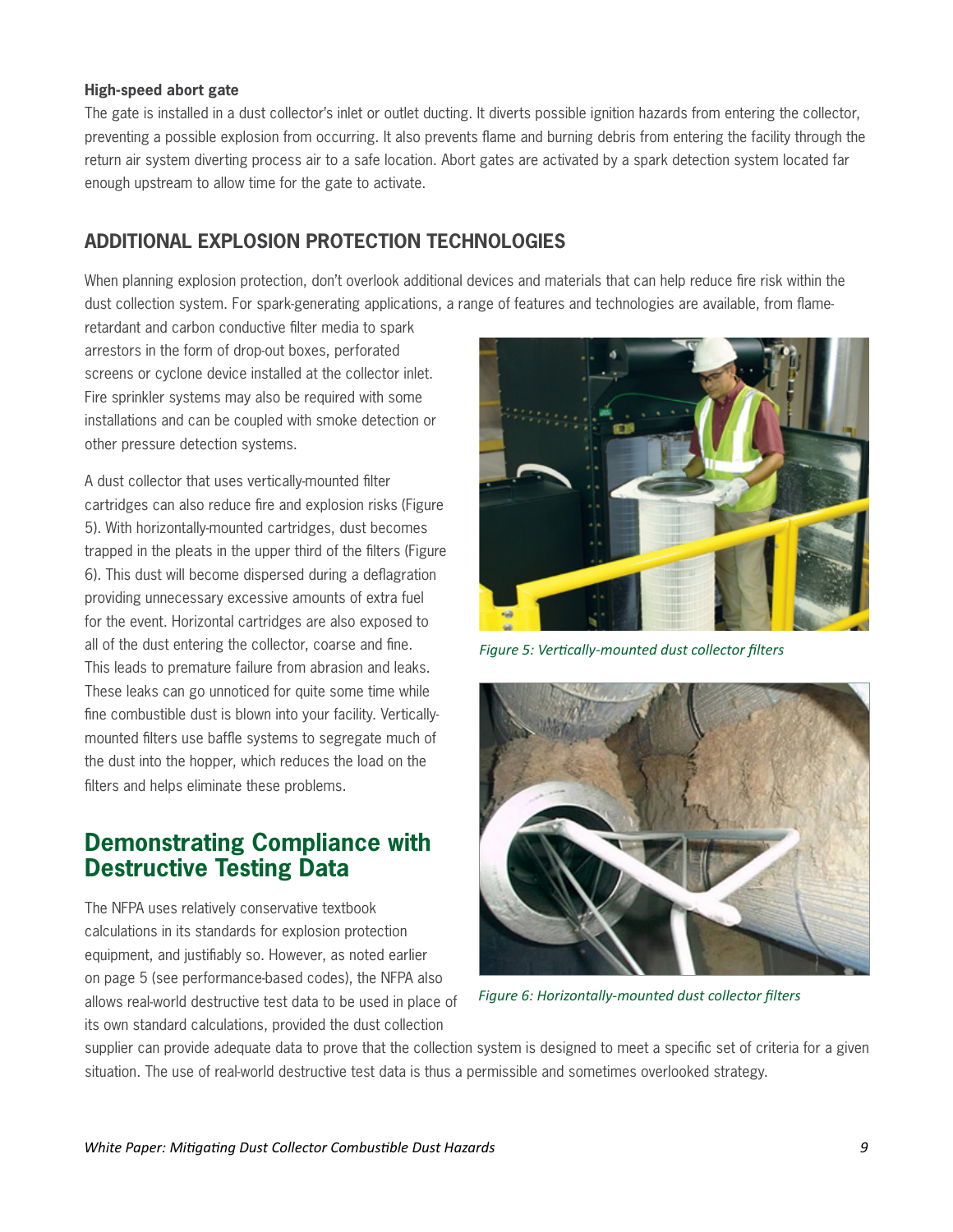An example is actual explosion testing of a dust collector to show that it will stand up to anticipated pressure conditions, instead of using the reduced pressure calculations in NFPA 68. By combining field testing and full-scale dust collection laboratory test apparatus to prove certain assumptions, this approach might allow you to install longer duct lengths in a given application; to use a single explosion vent where multiple vents might otherwise have been needed; or even to use explosion venting in place of a more costly chemical suppression system. Find out if your dust collection supplier can provide real-world test data to assist in a strategy that may help you to avoid over-engineering and save on equipment costs without compromising safety.

### **Selecting Dust Collection Systems Based on Life-Cycle Cost**

Every plant engineer and manager is acquainted with the benefits of basing purchasing decisions on life-cycle cost – sometimes called "total cost of ownership" – over choosing equipment with the lowest price tag. A dust collector is no exception. A well-designed dust collection system can pay for itself rapidly in energy and maintenance savings, costing far less to operate than a unit with a low initial price.

A high-quality, heavy duty collector can also offer a less obvious advantage in the event of a combustible dust problem. As documented both in full-scale testing and field experience, in the event that a dust explosion occurs in the collector, a "bargain" model will more than likely require total replacement. A collector made of thicker-gauge metal with higher vessel strength, however, will survive an explosion and can often continue in service with only the explosion vent and filter cartridges needing to be replaced.

# **Dust Collector Housekeeping Basics**

In an October 2011 update on the Combustible Dust NEP, OSHA reported that one common violation encountered during inspections involved "hazardous levels of dust accumulation in the workplaces due to poor housekeeping practices."

It is important to regularly inspect the collector, connected duct work, and the surrounding safety zone. You should inspect all of these according to each manufacturer's installation and operation manual. Also, you should remove any dust build-up within the system, duct work, or safety zone as often as possible.



*At the startup of a staged explosion, explosive dust is injected into the dust collector to create a flammable cloud.*



*About 5 milliseconds later, the dust ignites and the vent opens.*



*The flame is almost immediately diverted away from the dust collector to a safe area.*



*The smoke quickly clears. The whole event took about 150 milliseconds.*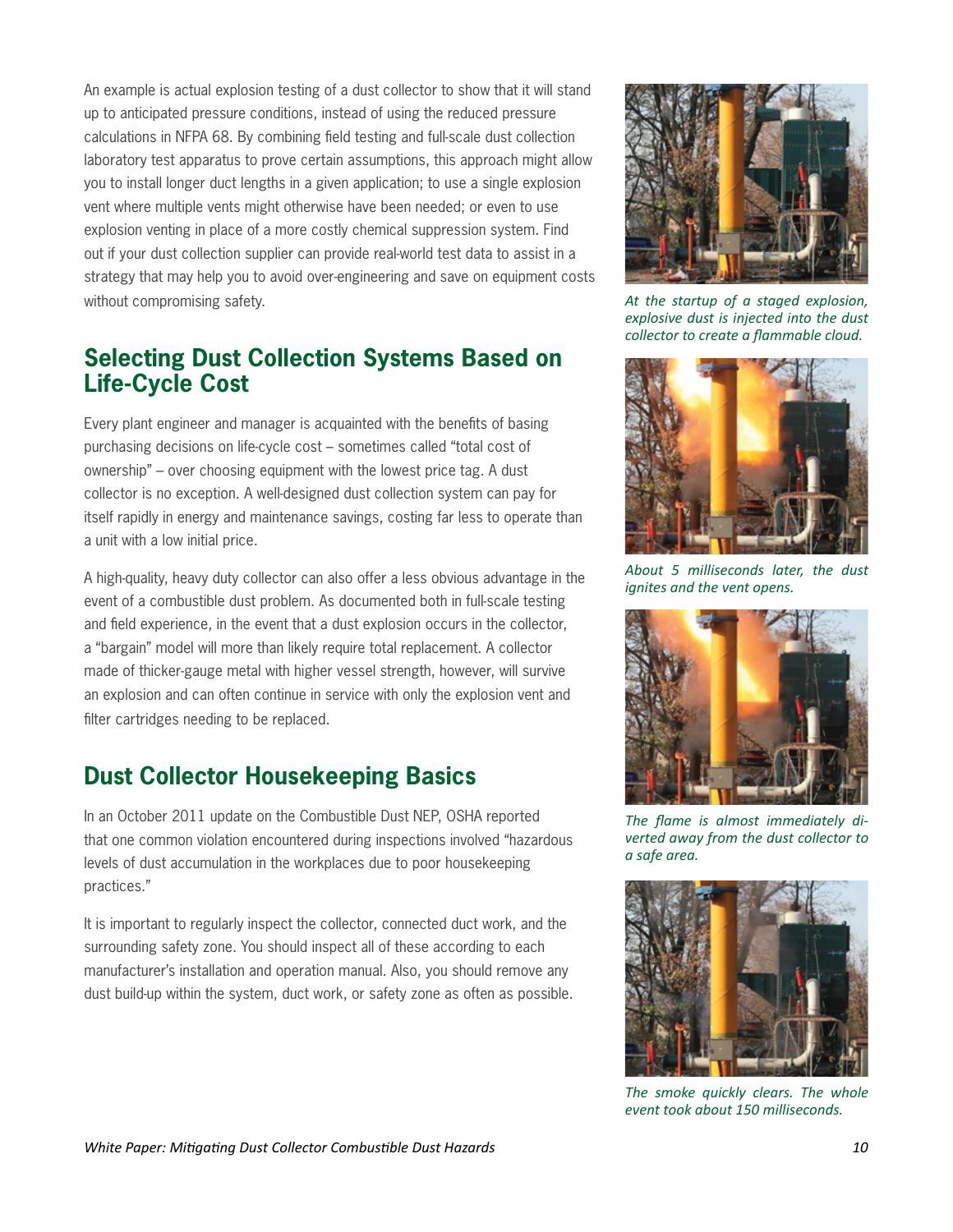When it comes to the dust collector, a simple but important housekeeping requirement is to change filters properly. They should be changed either:

- When airflow through the system reaches a differential pressure limit as prescribed by the manufacturer.
- When the pressure drop across the collector is negatively affecting the ability of the dust collection system to capture the dust, thus allowing it to escape into the facility.

Some long-life cartridge filters available today can operate for two years or even longer between change-outs; but for heavy dust-loading applications, filter replacement might be considerably more frequent.



*This heavy duty dust collector with explosion vent is designed to survive a combustible dust explosion with minimal damage.*

It is also important not to store dust in the dust collector's hopper. The

hopper should be equipped with a device that discharges the dust into a separate drum or storage container after it is pulsed off the filters during the cleaning process. Equally important, this storage container must be emptied regularly, or dust can back up into the hopper. Dust left sitting in a hopper creates a potential fire or explosion risk, and may also affect performance of the dust collection system. This will lead to loss of airflow and reduce conveying velocities. Dust will build up in the ducting and in the process hoods.

# **Conclusion**

NFPA 652 requires all facilities with combustible dust and a dust collection system to perform a DHA by September 2018 in order to identify, manage, and communicate fire and explosion hazards. Not everyone agrees on the best way to tackle combustible dust issues. Some concur with the CSB position that OSHA needs to accelerate efforts to produce and enforce its own standard, citing a long-standing precedent with the grain industry. According to OSHA, "The lessons learned in the grain industry can be applied to other industries producing, generating, or using combustible dust."

Others argue that more stringent and perhaps consolidated dust standards from the NFPA, diligently enforced by OSHA and local authorities, would be preferable to a separate OSHA standard. What everyone does seem to acknowledge is that more drastic action is necessary to prevent combustible dust tragedies from continuing to occur.

Until such action is mandated, a certain degree of self-regulation is called for. Managers of industrial facilities can choose to be part of the problem or part of the solution. By following the guidelines in this article, and securing the help of engineering consultants and equipment suppliers with a proven track record in combustible dust applications and performance-based solutions, you can minimize risk factors and maximize combustible dust safety in your facility.

#### # # #

Tony Supine has held numerous positions with Camfil APC including research and development manager, technical director and currently plant manager. Camfil APC is a leading manufacturer of dust collection equipment and part of Camfil, the largest air filter manufacturer in the world. The author can be reached at (800) 479-6801 or (870) 933-8048; email filterman@camfil.com; website www.camfilapc.com.